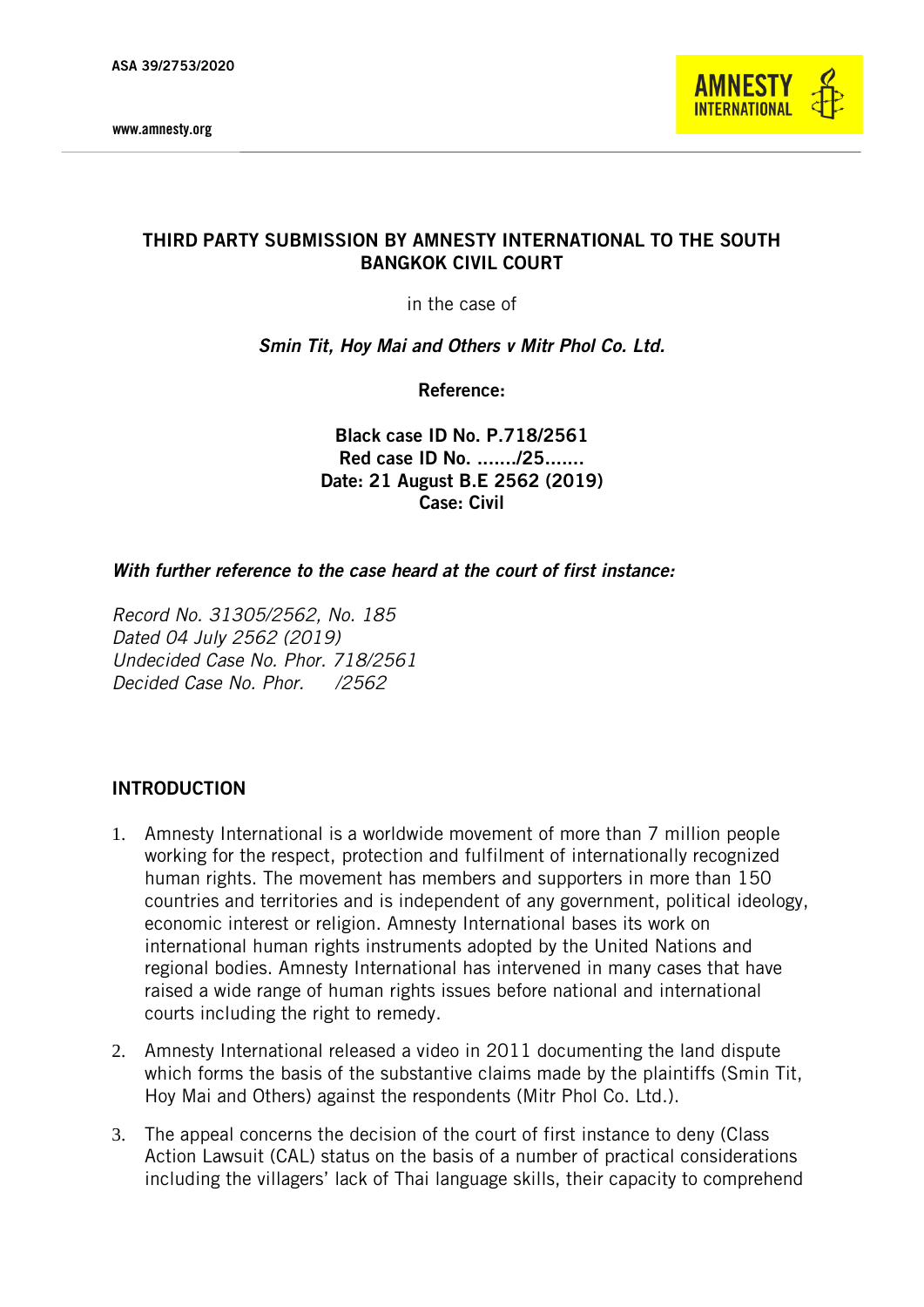

court orders effectively, and the alleged practical difficulty of posting notices to the rural addresses of the concerned villagers in Cambodia.

- 4. This appeal raises critical questions in relation to the Kingdom of Thailand's obligations under the International Covenant on Civil and Political Rights (ICCPR) and the International Covenant on Economic, Social and Cultural Rights (ICESCR).
- 5. This brief aims to assist the South Bangkok Civil Court in its consideration of this appeal by setting out the relevant international legal principles and standards regarding States parties' obligations in relation to the right to remedy and access to justice, including in the context of transnational corporate abuses of human rights. Specifically, the brief provides relevant material on access to justice for those seeking to use class actions to secure a right to remedy. It further outlines the requirement upon States to overcome practical hurdles associated with class actions and States' obligation to refrain from discriminatory decision-making in respect of the recognition of classes.

### RIGHT TO REMEDY UNDER INTERNATIONAL HUMAN RIGHTS LAW

6. All victims of human rights violations and abuses have a right to an effective remedy. This right lies at the very core of international human rights law. It also stems from a general principle of international law that every breach gives rise to an obligation to provide a remedy.<sup>1</sup> The right to an effective remedy has been recognized under various international and regional human rights treaties and instruments, including those ratified by the Kingdom of Thailand, $2$  and also as a rule of customary international law.<sup>3</sup> The right to an effective remedy encompasses the victim's right to: equal and effective access to justice; adequate, effective and prompt reparation for harm suffered; and access to relevant information concerning violations and reparation mechanisms.<sup>4</sup>

<sup>3</sup> Prosecutor v. André Rwamakuba, Case No. ICTR-98- 44C, Decision on Appropriate Remedy, para 40 (31

<sup>-</sup><sup>1</sup> Chorzów Factory (Germany v. Poland), 1928 PCIJ (ser A) No. 17, at para 73: ("[I]t is a principle of international law, and even a general conception of law, that any breach of an engagement involves an obligation to make reparation.").

<sup>&</sup>lt;sup>2</sup> Article 8, Universal Declaration of Human Rights; Article 2 (3), International Covenant on Civil and Political Rights; Article 2, International Covenant on Economic, Social and Cultural Rights; Article 6, International Convention on the Elimination of All Forms of Racial Discrimination; Article 2, Convention on the Elimination of All Forms of Discrimination against Women; Article 14, Convention Against Torture and Other Cruel, Inhuman or Degrading Treatment or Punishment; Article 13, European Convention for the Protection of Human Rights and Fundamental Freedoms; Article 25, American Convention on Human Rights, Article 7(1)(a), African Charter on Human and Peoples' Rights; Article 47,

Charter of Fundamental Rights of the European Union; Articles 12 and 23, Arab Charter on Human Rights, and UN General Assembly, Basic Principles and Guidelines on the Right to a Remedy and Reparation for Victims of Gross Violations of International Human Rights Law and Serious Violations of International Humanitarian Law, UN Doc A/RES/60/147, 21 March 2006 amongst others.

January 2007); Prosecutor v. André Rwamakuba, Case No. ICTR-98-44C-A, Decision on Appeal Against Decision on Appropriate Remedy, paras 23-5 (13 September 2007); and Cantoral-Benavides v. Perú, 2001 Inter-Am. Ct. H.R. (ser.C) No. 88, at para 40.

<sup>4</sup> Principle 11, UN Basic Principles and Guidelines on the Right to a Remedy and Reparation for Victims of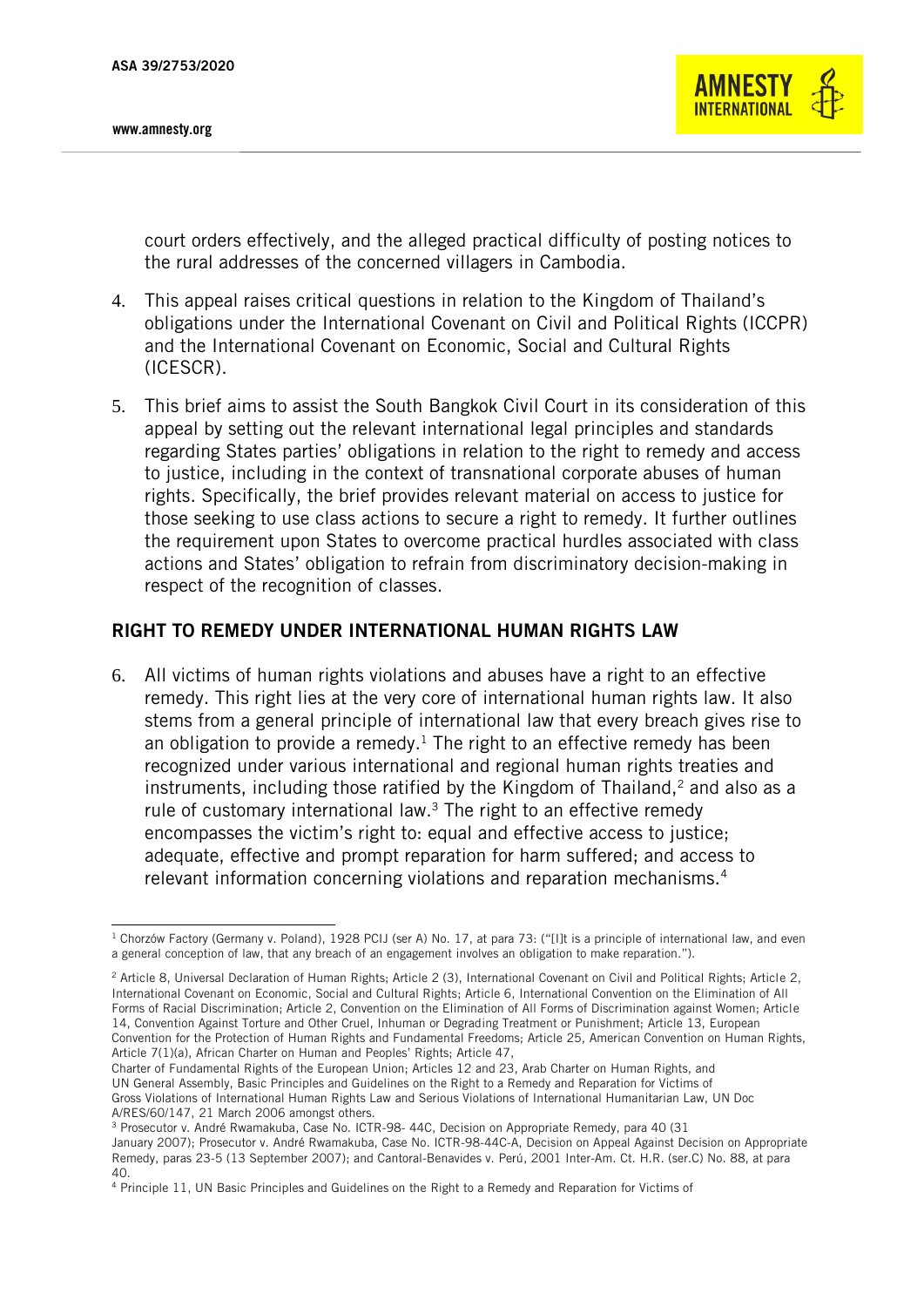-



- 7. The right to remedy was first enshrined in Article 8 of the UN Universal Declaration of Human Rights (UDHR) and the ICCPR, which has been ratified by the Kingdom of Thailand, gives particular effect to the general rights of individuals to an effective remedy under Article 2(3). The right to an effective remedy has also been guaranteed under all the core international and key regional human rights treaties.<sup>5</sup>
- 8. The right to an effective remedy has both procedural and substantive elements. In order for a remedy to be effective, a victim must have practical and meaningful access to a procedure that is capable of ending and repairing the effects of the violation. <sup>6</sup> Where a violation is established, the individual must actually receive the relief needed to repair the harm.<sup>7</sup>
- 9. The UN Human Rights Committee (HRC) has also emphasized that where investigations reveal violations, States parties must ensure that those responsible are brought to justice. The failure to investigate allegations or failure to bring to justice perpetrators of such violations could in itself give rise to a breach of the ICCPR.<sup>8</sup>
- 10. The Committee on Economic, Social and Cultural Rights (CESCR) has clarified the obligation of States parties to ensure an effective remedy for violations of the ICESCR stating that "[t]he Covenant norms must be recognized in appropriate ways within the domestic legal order, appropriate means of redress, or remedies, must be available to any aggrieved individual or group, and appropriate means of ensuring governmental accountability must be put in place".<sup>9</sup> The CESCR has also emphasized that any person or groups who are victims of a violation "should have access to effective judicial or other appropriate remedies at both national

Gross Violations of International Human Rights Law and Serious Violations of International Humanitarian Law" UN Doc A/RES/60/147 (21 March 2006).

<sup>5</sup> Article 2, International Covenant on Economic, Social and Cultural Rights; Article 6, International Convention on the Elimination of all Forms of Racial Discrimination; Article 2, Convention on the Elimination of All Forms of Discrimination against Women; Article 14, Convention Against Torture and Other Cruel, Inhuman or Degrading Treatment or Punishment; Articles 3–8, International Convention for the Protection of All Persons from Enforced Disappearance; Articles 12, 19(2), 37 and 39, Convention on the Rights of the Child; Article 13, Convention on the Rights of Persons with Disabilities; Article 83, International Convention on the Protection of

the Rights of All Migrant Workers and Members of Their Families; Article 13, European Convention for the Protection of Human Rights and Fundamental Freedoms; Article 25, American Convention on Human Rights; Article 7(1)(a), African Charter on Human and Peoples' Rights; Article 47, Charter of Fundamental Rights of the European Union; Articles 12 and 23, Arab Charter on Human Rights.

<sup>6</sup> Principles 2(b), 3(c), 11(a), 12, 19, UN Basic Principles and Guidelines on the Right to a Remedy and Reparation for Victims of Gross Violations of International Human Rights Law and Serious Violations of International Humanitarian Law , UN Doc A/RES/60/147, 21 March 2006.

 $<sup>7</sup>$  Principles 2(c), 3(d), 11(b), 15-23, 19 UN Basic Principles and Guidelines on the Right to a Remedy and Reparation for</sup> Victims of Gross Violations of International Human Rights Law and Serious Violations of International Humanitarian Law, UN Doc A/RES/60/147, 21 March 2006.

<sup>8</sup> Human Rights Committee, General Comment 31: Nature of the general legal obligation imposed on States parties to the covenant, UN Doc CCPR/C/21/Rev.1/Add.13, 26 May 2004, para 18.

<sup>&</sup>lt;sup>9</sup> CESCR, *General Comment No. 9. The domestic application of the Covenant*, UN Doc. E/C.12/1998/24 (1 December 1998), para. 2.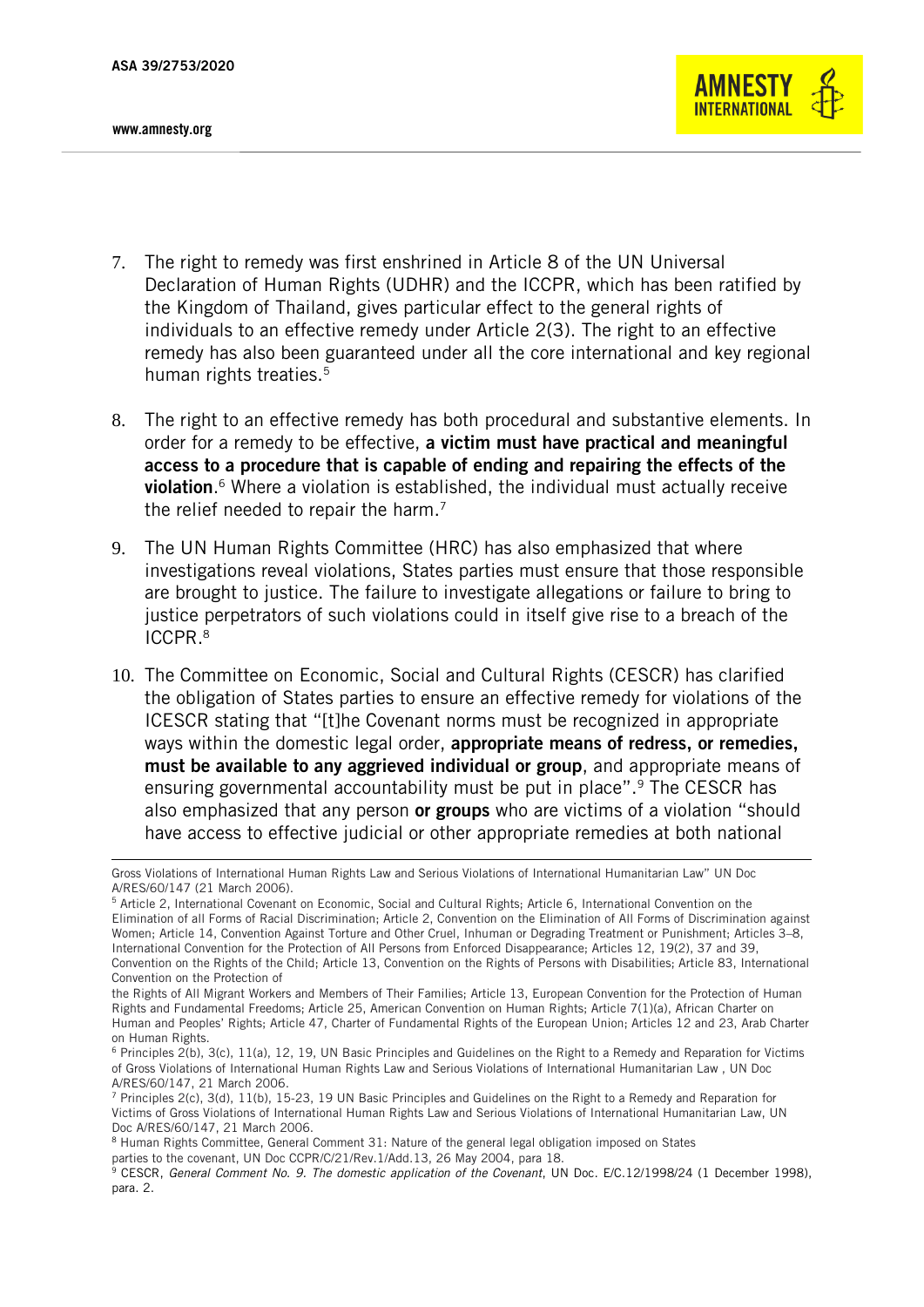

and international levels. All victims of such violations should be entitled to adequate reparation, which may take the form of restitution, compensation, satisfaction or guarantees of non-repetition."<sup>10</sup>

## THE RIGHT TO REMEDY FOR CORPORATE HUMAN RIGHTS ABUSES

- 11. The duty to provide remedy is one element of the broader duty to protect human rights from abuses committed by non-State actors, including corporate actors. Under the duty to protect human rights, States are required to take appropriate measures to prevent human rights abuses by private actors and to respond to these abuses when they occur by investigating the facts, holding the perpetrators to account and ensuring effective remedy for the harm caused.
- 12. The duty to regulate the conduct of non-State actors in order to protect human rights is well established in international human rights law. The CESCR recently highlighted the importance of access to remedy for abuses committed by companies. In a statement addressing State obligations in the context of corporate activity, the CESCR stated: "It is of utmost importance that States Parties ensure access to effective remedies to victims of corporate abuses of economic, social and cultural rights, through judicial, administrative, legislative or other appropriate means. $^{11}$
- 13. The UN Guiding Principles on Business and Human Rights,<sup>12</sup> in Guiding Principle 25, specifically address the duty of the State to provide remedy for corporate human rights abuses: As part of their duty to protect against business-related human rights abuse, States must take appropriate steps to ensure, through judicial, administrative, legislative or other appropriate means, that when such abuses occur within their territory and/or jurisdiction those affected have access to effective remedy.<sup>13</sup> Principle 26 refers to the need for States to ensure effective judicial mechanisms to hear claims of business-related human rights abuses, including through the reduction of barriers to remedy. Principle 27 in turn refers to the need for States to provide effective non-judicial mechanisms

<sup>13</sup> Human Rights Council, Guiding Principles on Business and Human Rights: Implementing the United Nations "Protect, Respect and Remedy" Framework, Report of the Special Representative of the Secretary-General on the issue of human rights and transnational corporations and other business enterprises, John Ruggie, UN Doc A/HRC/17/31, 21 March 2011, p22.

<sup>-</sup><sup>10</sup> CESCR, *General Comment No. 14. The right to the highest attainable standard of health (Article 12)*, UN Doc. E/C.12/2000/4 (11 August 2000), para. 59.

<sup>&</sup>lt;sup>11</sup> Committee on Economic, Social and Cultural Rights, Statement on the Obligations of States Parties Regarding the Corporate Sector and Economic, Social and Cultural Rights, UN Doc E/C.12/2011/1, 20 May 2011, para 5. <sup>12</sup> The Guiding Principles on Business and Human Rights: Implementing the United Nations 'Protect, Respect and Remedy' Framework" were developed by the Special Representative of the Secretary-General on the issue of human rights and transnational corporations and other business enterprises. The Special Representative annexed the Guiding Principles to his final report to the Human Rights Council (A/HRC/17/31), which also includes an introduction to the Guiding Principles and an overview of the process that led to their development. The Human Rights Council endorsed the Guiding Principles in its resolution 17/4 of 16 June 2011.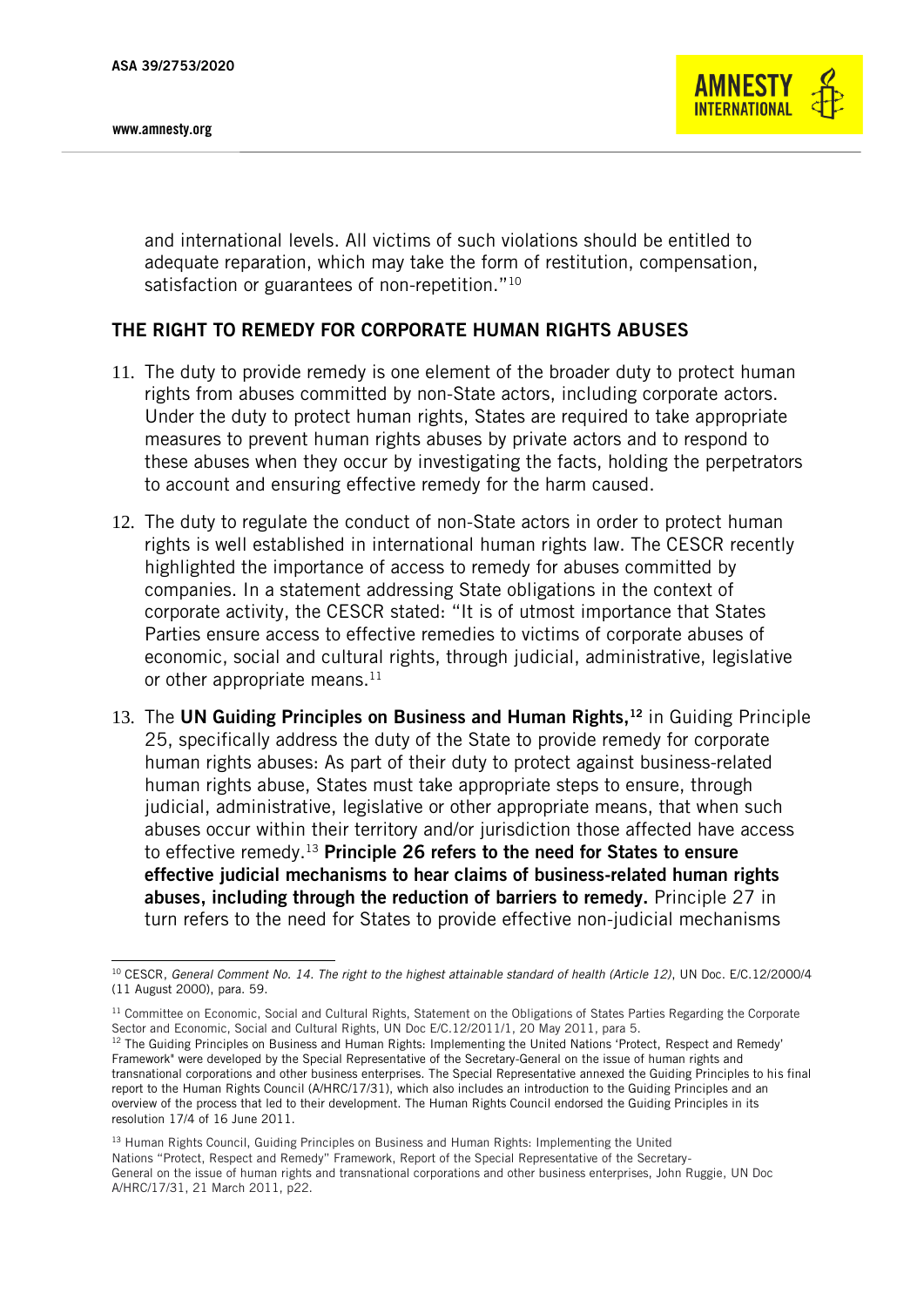

alongside the courts as part of a comprehensive State-based system for the remedy of business-related human rights abuses.

14. A number of other UN bodies and texts have also noted that effective remedy for abuses by non-State actors includes two components – an obligation on the State to provide remedy and also to enable the victim to make claims against the perpetrator. For example, the 2005 UN Basic Principles and Guidelines on the Right to a Remedy and Reparation expressly indicate that non-State actors found to be responsible for human rights abuses should provide reparation to the victims: in cases where a person, a legal person, or other entity is found liable for reparation to a victim, such party should provide reparation to the victim or compensate the State if the State has already provided reparation to the victim.<sup>14</sup> The CESCR has also indicated that States should facilitate legal claims directly against the perpetrator of an abuse, such as in relation to the protection of the right to adequate housing. This might include the ability to complain against illegal actions by private or public landlords concerning rent levels, dwelling maintenance, racial or other forms of discrimination or unhealthy or inadequate housing conditions.<sup>15</sup>

# THE EXTRATERRITORIAL DIMENSION OF THE STATE DUTY TO PROTECT FROM CORPORATE HUMAN RIGHTS ABUSES INCLUDING BY TRANSNATIONAL ACTORS

- 15. Corporate entities operate across State borders with ease, but State borders often present institutional, political, practical and legal barriers both to corporate accountability and to redress for the victims of corporate human rights abuses. So, in the context of business activity, the State duty to protect human rights and ensure effective remedy if abuses occur must include an extraterritorial dimension. Again, this principle is now widely recognized in international law.<sup>16</sup>
- 16. A home State's obligations or the obligations of States other than the host State – are parallel and complementary to those of the host State and respond to different rationales. Whereas the obligations of a host State correspond to their

<sup>-</sup><sup>14</sup> UN General Assembly, Basic Principles and Guidelines on the Right to a Remedy and Reparation for Victims of Gross Violations of International Human Rights Law and Serious Violations of International Humanitarian Law (Principle 15), UN Doc A/RES/60/147, 21 March 2006. The 1985 Declaration of Basic Principles of Justice for Victims of Crime and Abuse of Power that preceded the Principles and Guidelines had similarly contemplated reparation for abuses committed by private parties, and established in Principle 8: "Offenders or third parties responsible for their behaviour should, where appropriate, make fair restitutions to victims, their families or dependants." UN General Assembly, Declaration of Basic Principles of Justice for Victims of Crime and Abuse of Power, UN Doc A/RES/40/34, 29 November 1985. <sup>15</sup> Committee on Economic, Social and Cultural Rights, General Comment 4: The right to adequate housing (Article 11 (1)), UN

Doc E/1992/23, 13 December 1991, para 17.

<sup>&</sup>lt;sup>16</sup> The Maastricht Principles on Extraterritorial Obligations of States in the Area of Economic, Social and Cultural Rights, Principle 37, available at: www.lse.ac.uk/humanRights/articlesAndTranscripts/2011/Maa strichtEcoSoc.pdf (accessed 28 October 2013)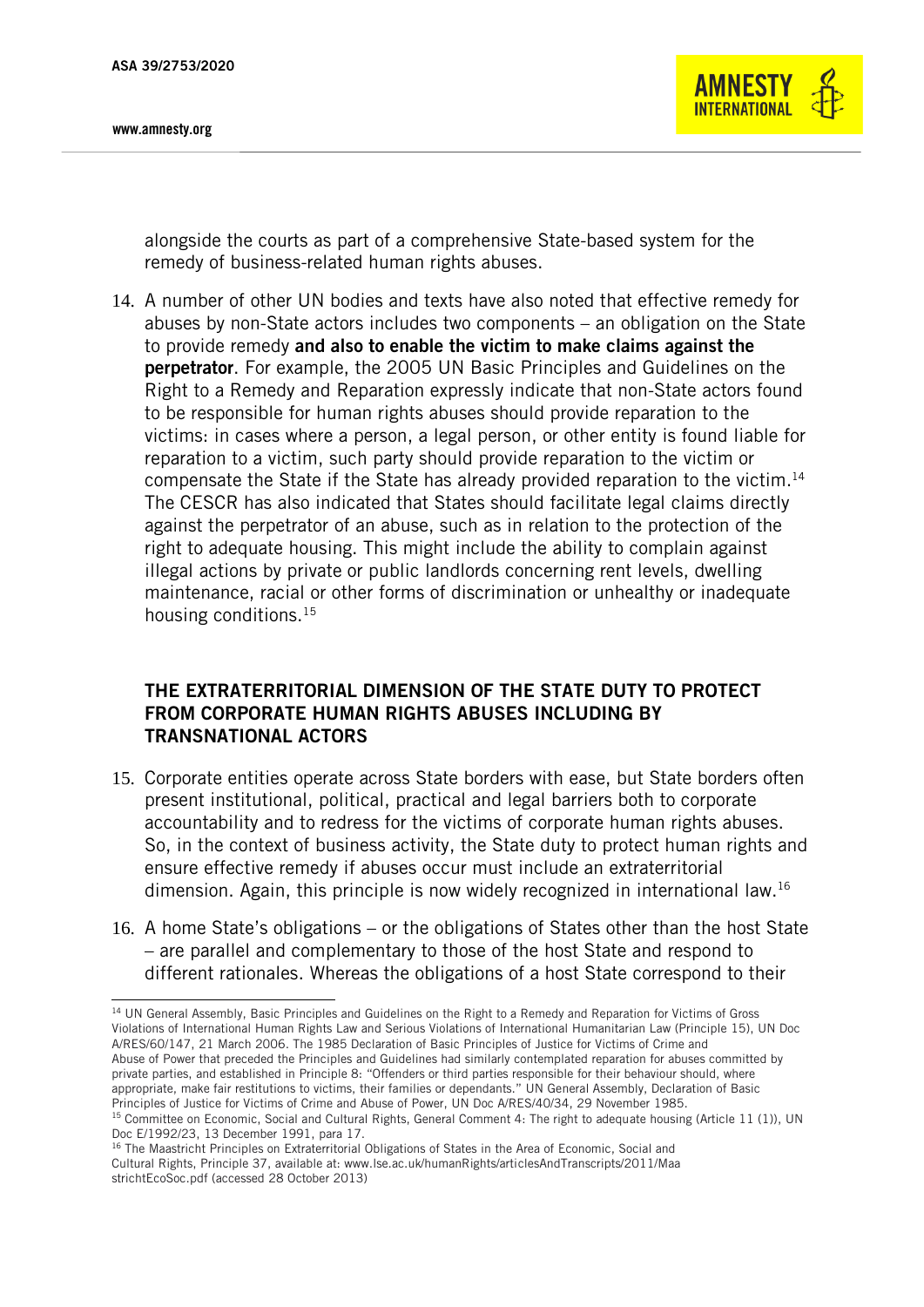-



ability to exercise effective control over their national territory, the obligations of other States are based on, and will be shaped by, other factors, such as their ability to take action, in both legal and practical terms, under the circumstances.

17. Regarding corporate actors in particular, international human rights law has been increasingly interpreted as requiring States in whose territory or jurisdiction corporations are domiciled or headquartered to take measures to ensure that these corporations do not cause or contribute to human rights abuses abroad. 17 The CESCR has highlighted, for instance, that in order to comply with their international obligations in relation to the right to health, States parties "have to respect the enjoyment of the right to health in other countries, and to prevent third parties from violating the right in other countries if they are able to influence these third parties by way of legal or political means, in accordance with the Charter of the United Nations and applicable international law."<sup>18</sup>

The view of the UN human rights treaty bodies is clear about the obligations of home States to regulate the conduct of multinational companies outside the State's borders domiciled or headquartered in their territory in order to protect human rights in other States.<sup>19</sup>

The Maastricht Principles on Extraterritorial Obligations of States in the Area of Economic, Social and Cultural Rights, adopted by a group of experts on international law and based on existing international law, aim to clarify the content of extraterritorial State obligations to realize economic, social and cultural rights. The principles highlight that: States must desist from acts and omissions that create a real risk of nullifying or impairing the enjoyment of economic, social and cultural rights extraterritorially. The responsibility of States

<sup>19</sup> Committee on the Elimination of Racial Discrimination, Consideration of Reports Submitted by States Parties Under Article 9 of the Convention, Concluding Observations, Canada, UN Doc CERD/C/CAN/CO/18, 25 May 2007, para 17 and UN Doc CERD/C/CAN/CO/19-20, 9 March 2012, para 14; Concluding Observations, United States of America, UN

<sup>&</sup>lt;sup>17</sup> This has been affirmed by several commentators: "[T]he state is under a duty to control the activities of private persons within its state territory and the duty is no less applicable where the harm is caused to persons

or other legal interests within the territory of another state." Ian Brownlie, System of the Law of Nations: state

responsibility (Part 1), York 1983, Clarendon Press, p165; Nicola M C P Jägers, Corporate Human Rights Obligations: in search of accountability, Antwerp 2002, Intersentia, p172 (deriving from "the general principle formulated in the Corfu Channel case that a State has the obligation not knowingly to allow its territory to be used for acts contrary to the rights of other States – that home State responsibility can arise where the home State has not exercised due diligence in controlling parent companies that are effectively under its control").

<sup>&</sup>lt;sup>18</sup> Committee on Economic, Social and Cultural Rights, General Comment 14: The right to the highest attainable standard of health, UN Doc E/C.12/2000/4, 11 August 2000, para 39.

Doc CERD/C/USA/CO/6, 8 May 2008, para 30; Concluding Observations, Australia, UN Doc CERD/C/AUS/CO/15-17, 13 September 2010, para 13; Concluding Observations, Norway, UN Doc CERD/C/NOR/CO/19-20, 8 April 2011, para 17 and Concluding Observations, United Kingdom, UN Doc CERD/C/GBR/CO/18-20, 14 September 2011, para 29. The extraterritorial application of the Convention was affirmed by the International Court of Justice in its Provisional Measures decision on Application of the International Convention on the Elimination of All Forms of Racial Discrimination (Georgia v. Russian Federation), Order (Provisional Measures) of 15 October 2008. The Court observed that there was no restriction of a general nature in the Convention relating to its territorial application; and that neither Article 2 nor Article 5 of the Convention contained a specific territorial limitation. The Court consequently found in the case that "these provisions of CERD generally appear to apply, like other provisions of instruments of that nature, to the actions of a State party when it acts beyond its territory" (para 109).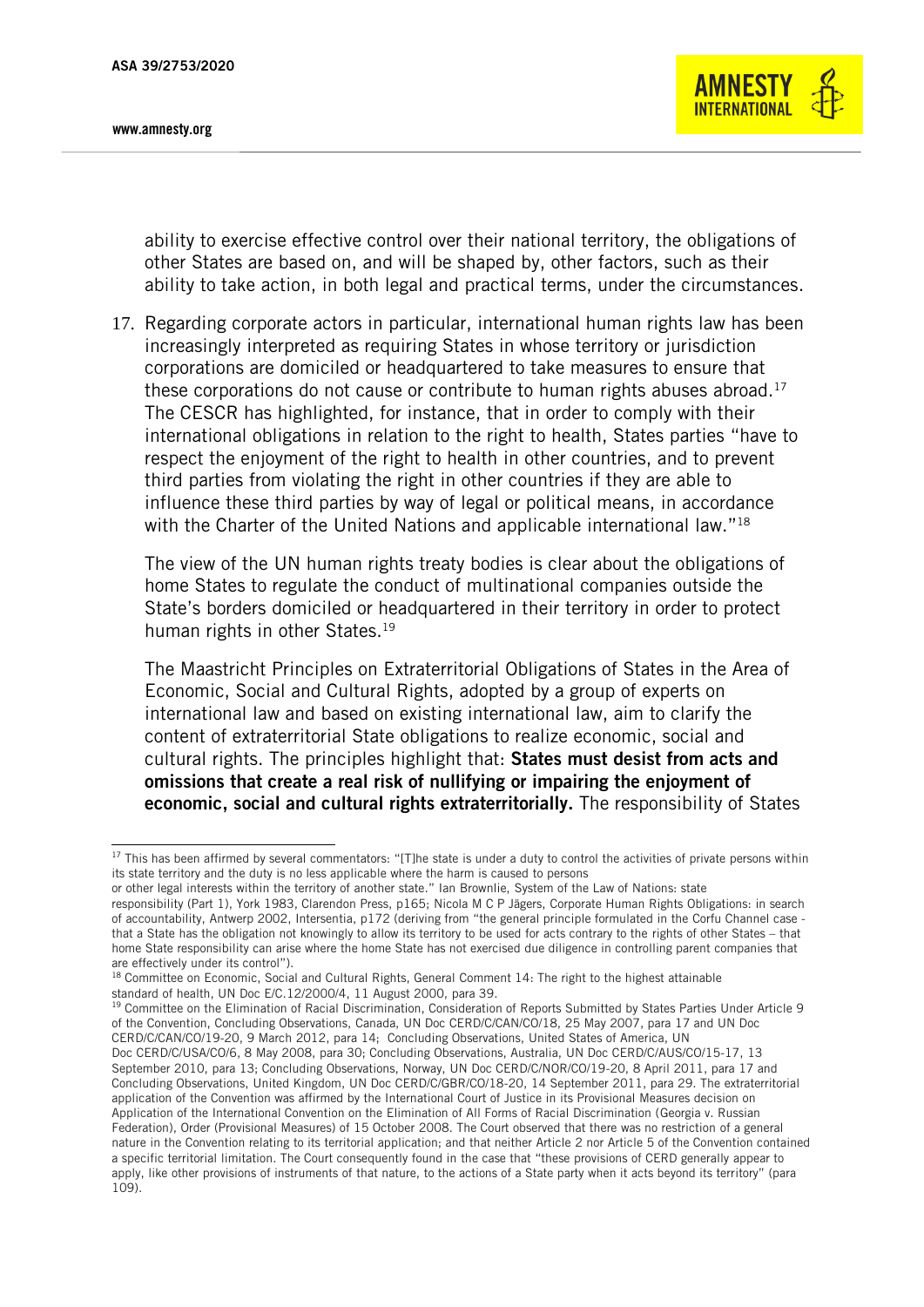

is engaged where such nullification or impairment is a foreseeable result of their conduct.<sup>20</sup>

- 18. A consequence of the extraterritorial dimension of the State's obligation to protect human rights includes an obligation to ensure remedy for abuses that occur outside its territory – where these abuses were reasonably foreseeable and the State has the legal capacity to act to prevent the abuse. The Maastricht Principles clarify that "where the harm resulting from an alleged violation has occurred on the territory of a State other than a State in which the harmful conduct took place, any State concerned must provide remedies to the victim".<sup>21</sup>
- 19. The Principles also state that to give effect to this obligation, States should: a) seek cooperation and assistance from other concerned States where necessary to ensure a remedy; b) ensure remedies are available for groups as well as individuals; c) ensure the participation of victims in the determination of appropriate remedies...".<sup>22</sup>

# THE RIGHT TO AN EFFECTIVE REMEDY IN THE CONTEXT OF CLASS ACTIONS

20. In the Kingdom of Thailand, class actions are enabled under a 2015 amendment to the Code of Civil Procedure (CCP). Article 222/12 of the CCP states, *inter alia*:

> "(T)he court may allow the class action lawsuit... if the class action lawsuit would reflect more justice and more efficiency in comparison to the situation where the case is going through the ordinary civil case..."<sup>23</sup>

21. Since the 2015 amendment to the CCP enabling class actions, a number of class action suits have been heard before the Thai courts on public interest and human rights grounds.<sup>24</sup> It is understood that the present case is the first case in which a

<sup>-</sup> $^{20}$  The Maastricht Principles on Extraterritorial Obligations of States in the Area of Economic, Social and Cultural Rights, Principle 13, available at: www.lse.ac.uk/humanRights/articlesAndTranscripts/2011/MaastrichtEcoSoc.pdf (accessed 28 October 2013)

<sup>&</sup>lt;sup>21</sup> The Maastricht Principles on Extraterritorial Obligations of States in the Area of Economic, Social and Cultural Rights, Principle 37, available at: www.lse.ac.uk/humanRights/articlesAndTranscripts/2011/Maa strichtEcoSoc.pdf (accessed 28 October 2013)

<sup>&</sup>lt;sup>22</sup> The Maastricht Principles on Extraterritorial Obligations of States in the Area of Economic, Social and Cultural Rights, Principle 37, available at: www.lse.ac.uk/humanRights/articlesAndTranscripts/2011/MaastrichtEcoSoc.pdf (accessed 28 October 2013)

<sup>&</sup>lt;sup>23</sup> Civil Code of Procedures of the Kingdom of Thailand, Article 222/12.

<sup>&</sup>lt;sup>24</sup> See, for example: Case No. Por. Bor. 492/2560, Southern Bangkok Civil Court; and 'Akara faces B500m lawsuit over gold mining toll', Bangkok Post, 28 May 2016, [https://www.bangkokpost.com/thailand/general/991641/akara-faces-b500m-lawsuit](https://www.bangkokpost.com/thailand/general/991641/akara-faces-b500m-lawsuit-over-gold-mining-toll)[over-gold-mining-toll.](https://www.bangkokpost.com/thailand/general/991641/akara-faces-b500m-lawsuit-over-gold-mining-toll)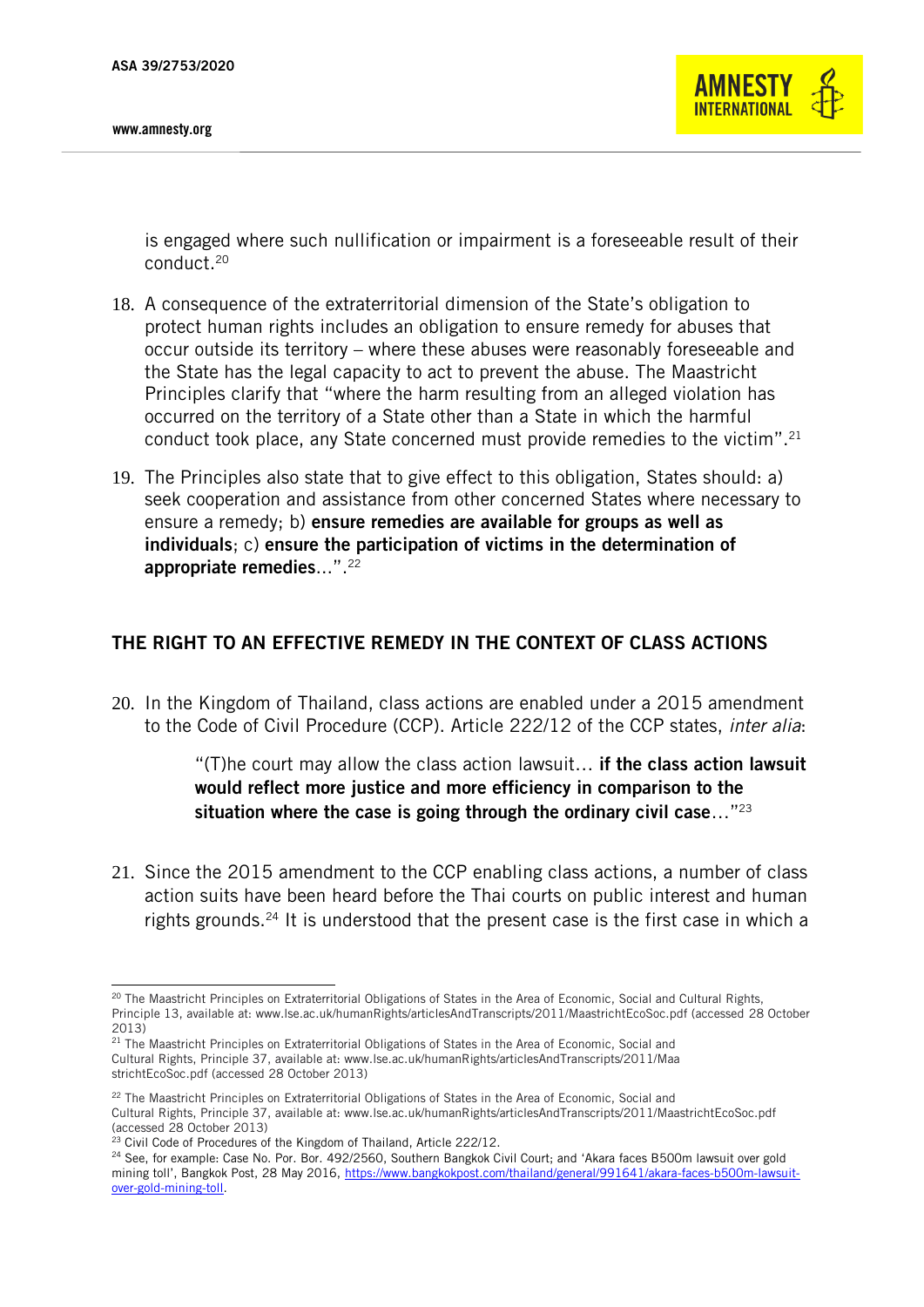-



transnational class action suit has been filed before the Thai courts since the 2015 amendment.

- 22. Class actions have been increasingly recognized in many jurisdictions as an effective means of securing justice for a large number of victims. The UN Special Rapporteur on Adequate Housing in her report on access to justice has articulated key principles of access to justice for the right to housing. Principle 3 recognizes that violations of the right to adequate housing can be seen at the individual as well as community level. Forced evictions in particular can impact entire communities or villages. As the Special Rapporteur has noted, "Access to justice must therefore extend to both individuals and groups. Support should be available for them to participate in all stages of rights claims and in the implementation of remedies. Groups with interest and expertise in systemic issues being addressed should be provided with amicus or public interest standing in hearings and be permitted to participate in the implementation of remedies."<sup>25</sup>
- 23. The commentary to Principle 26 of the UN Guiding Principles on Business and Human Rights explicitly addresses the issue of access to justice in the context of class actions. It states:

"States should ensure that they do not erect barriers to prevent legitimate cases from being brought before the courts in situations where judicial recourse is an essential part of accessing remedy or alternative sources of effective remedy are unavailable ...

Practical and procedural barriers to accessing judicial remedy can arise where, for example … There are inadequate options for aggregating claims or enabling representative proceedings (such as class actions and other collective action procedures), and this prevents effective remedy for individual claimants."<sup>26</sup>

24. The denial of recognition of a class on the basis of language, national or social origin could amount to a violation of States' obligation to ensure access to justice in addition to a failure to ensure non-discrimination and equality before the law. In its General Comment 32 on Access to Justice, the Human Rights Committee has stated:

 $25$  Report of the Special Rapporteur on adequate housing as a component of the right to an adequate standard of living, and on the right to non-discrimination in this context, A/HRC/40/61, para 15.

<sup>&</sup>lt;sup>26</sup> Human Rights Council, Guiding Principles on Business and Human Rights: Implementing the United Nations "Protect, Respect and Remedy" Framework, Report of the Special Representative of the Secretary-General on the issue of human rights and transnational corporations and other business enterprises, John Ruggie, UN Doc A/HRC/17/31, 21 March 2011, Commentary to Principle 26,

https://www.ohchr.org/documents/publications/guidingprinciplesbusinesshr\_en.pdf.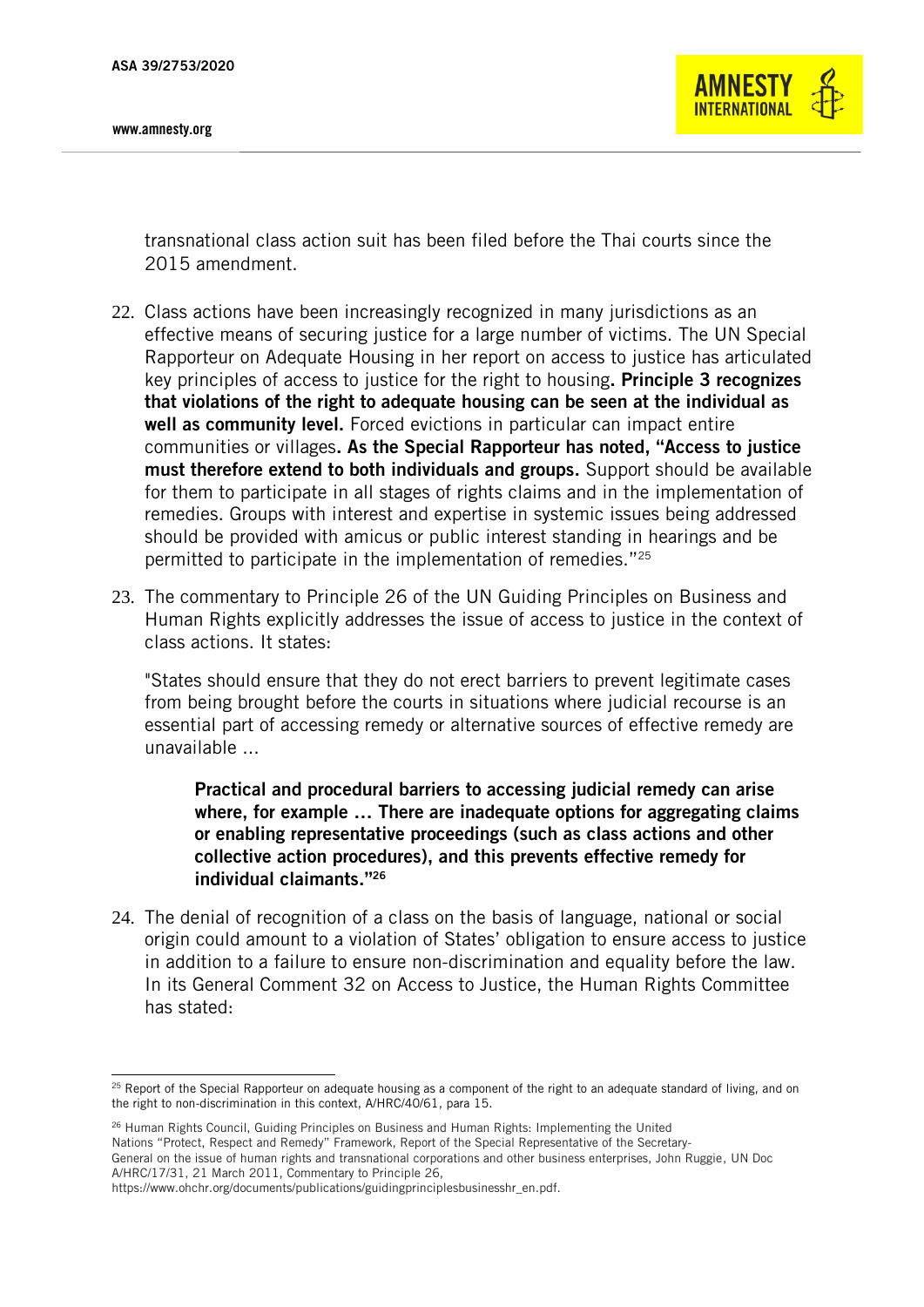

A situation in which an individual's attempts to access the competent courts or tribunals are systematically frustrated de jure or de facto runs counter to the guarantee of article 14, paragraph 1, first sentence. This guarantee also prohibits any distinctions regarding access to courts and tribunals that are not based on law and cannot be justified on objective and reasonable grounds.

The guarantee is violated if certain persons are barred from bringing suit against any other persons such as by reason of their race, colour, sex, language, religion, political or other opinion, national or social origin, property, birth or other status.<sup>27</sup>

- 25. There is no prohibition on transnational class actions or the recognition of classes of non-nationals under the CCP.<sup>28</sup> Furthermore, Thailand's binding international human rights obligations require that all applicants before the courts be treated equally and without discrimination, including on the basis of nationality, race, language, or social origin. Non-discrimination and equality are overarching principles of international human rights law and essential to the enjoyment of all human rights. Article 2, paragraph 2, of the International Covenant on Economic, Social and Cultural Rights (the Covenant) obliges each State party "to guarantee that the rights enunciated in the present Covenant will be exercised without discrimination of any kind as to race, colour, sex, language, religion, political or other opinion, national or social origin, property, birth or other status".<sup>29</sup>
- 26. International standards, human rights bodies and jurisprudence have increasingly underscored the duty of States and courts to respect and protect the rights of victims and other witnesses. The standards require the authorities to ensure that all, including victims, have **equal access to courts without discrimination**.<sup>30</sup> The Human Rights Committee in the context of Article 14 of ICCPR on the right of access to courts and tribunals and equality before them has explained, "[t]his guarantee also prohibits any distinctions regarding access to courts and tribunals that are not based on law and cannot be justified on objective and reasonable grounds. The guarantee is violated if certain persons are barred from bringing suit against any other persons such as by reason of their race, colour, sex, language, religion, political or other opinion, national or social origin, property, birth or other status".<sup>31</sup>

-

<sup>&</sup>lt;sup>27</sup> Human Rights Committee, General Comment 32 on Access to Justice, para 9.

<sup>&</sup>lt;sup>28</sup> Civil Code of Procedures of the Kingdom of Thailand, Article 222.

<sup>29</sup> See CESCR General Comment 20, para 2.

<sup>30</sup> See HRC General Comment 32.

<sup>&</sup>lt;sup>31</sup> See HRC General Comment 32, para 9.